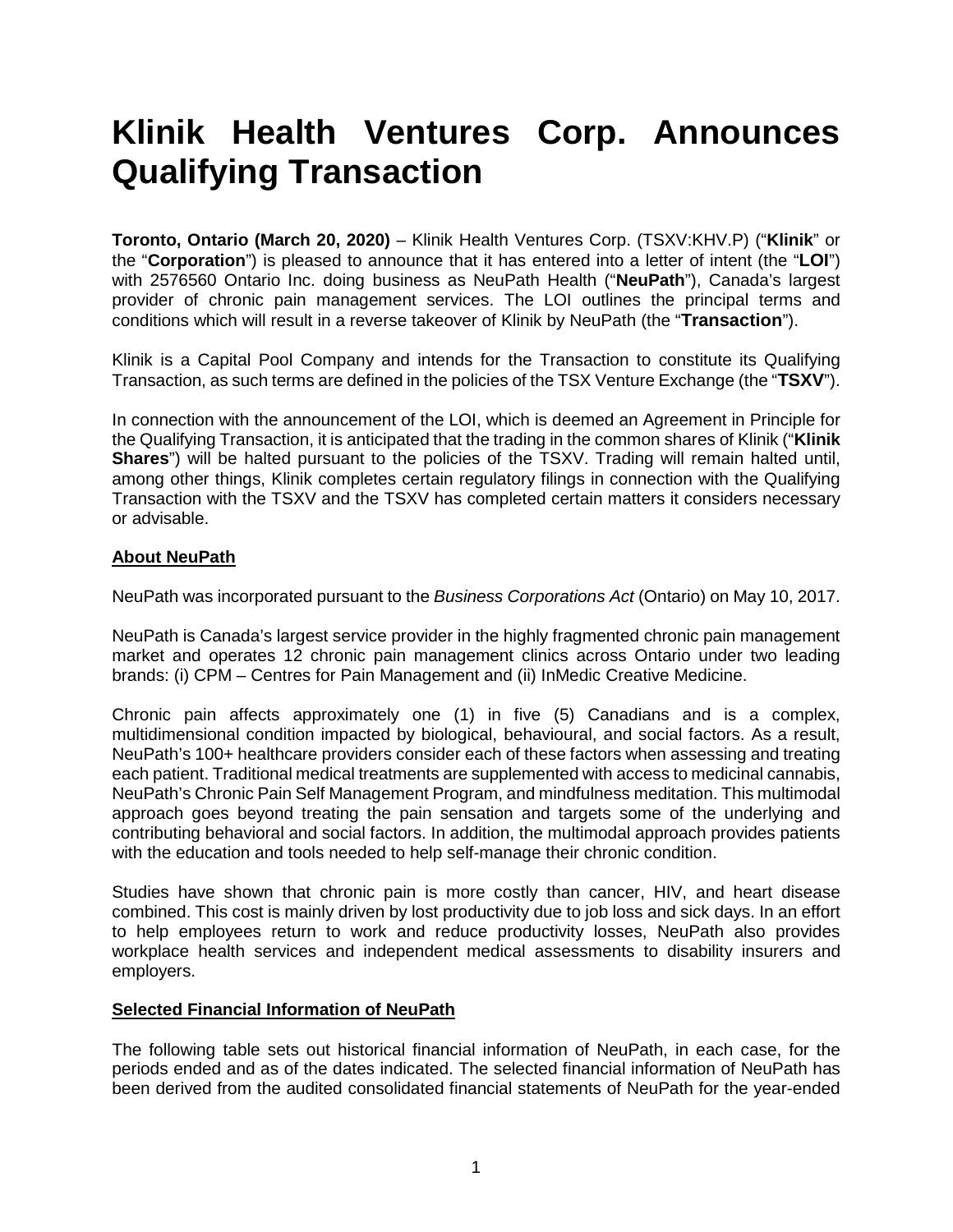December 31, 2018 and the unaudited consolidated interim financial statements of NeuPath for the nine-month period ended September 30, 2019:

| <b>Balance Sheet Account</b>      |            | As at December 31, 2018 (C\$) As at September 30, 2019 (C\$) |
|-----------------------------------|------------|--------------------------------------------------------------|
| <b>Current Assets</b>             | 6,879,000  | 7,791,000                                                    |
| <b>Total Assets</b>               | 33,766,000 | 38,833,000                                                   |
| <b>Current Liabilities</b>        | 16,104,000 | 13,807,000                                                   |
| <b>Total Liabilities</b>          | 21,391,000 | 25,747,000                                                   |
| <b>Total Shareholder's Equity</b> | 12,375,000 | 13,086,000                                                   |

| <b>Income Statement</b> | Year Ending, December 31,<br>2018 (C\$) | Nine months ended,<br>September 30, 2019 (C\$) |
|-------------------------|-----------------------------------------|------------------------------------------------|
| Revenue                 | 41,164,000                              | 36,595,000                                     |
| <b>Total Expenses</b>   | 45,212,000                              | 37,695,000                                     |
| Net Income (Loss)       | (5, 122, 000)                           | (1,473,000)                                    |
| <b>EBITDA</b>           | (767,000)                               | 1,693,000                                      |

# **Capital Structure of NeuPath**

NeuPath currently has the following securities issued and outstanding:

- (i) 16,557,459 common shares (the "**NeuPath Shares**");
- (ii) 1,276,415 Class A Preferred Shares (inclusive of Class A Preferred Shares issued as a payment-in-kind for dividends accrued);
- (iii) 1,075,000 incentive stock options;
- (iv) 6,178,683 warrants;
- $(v)$  10,420,000 prefunded warrants;
- (vi) 18,320 compensation warrants; and
- (vii) an aggregate \$4,165,000 principal amount of convertible debentures (the "**NeuPath Debentures**").

Prior to closing of the Transaction, the NeuPath Class A Preferred Shares and the then outstanding principal and all accrued and unpaid interest of the NeuPath Debentures will automatically convert into NeuPath Shares. It is expected that immediately prior to closing of the Transaction, there will be approximately 24,187,055 NeuPath Shares issued and outstanding, assuming that no NeuPath warrants or incentive stock options are exercised prior to closing of the Transaction.

#### **Summary of the Transaction**

It is currently anticipated that Klinik will acquire NeuPath by way of a three-corner amalgamation, share exchange, plan of arrangement or other similar form of transaction as agreed by the parties to ultimately form the resulting issuer (the "**Resulting Issuer**"). The final structure of the Transaction is subject to the receipt of tax, corporate and securities law advice for both Klinik and NeuPath. Upon completion of the Transaction, the Resulting Issuer will carry on the business of NeuPath.

The Transaction values Klinik at \$3.9 million and NeuPath at \$34.6 million.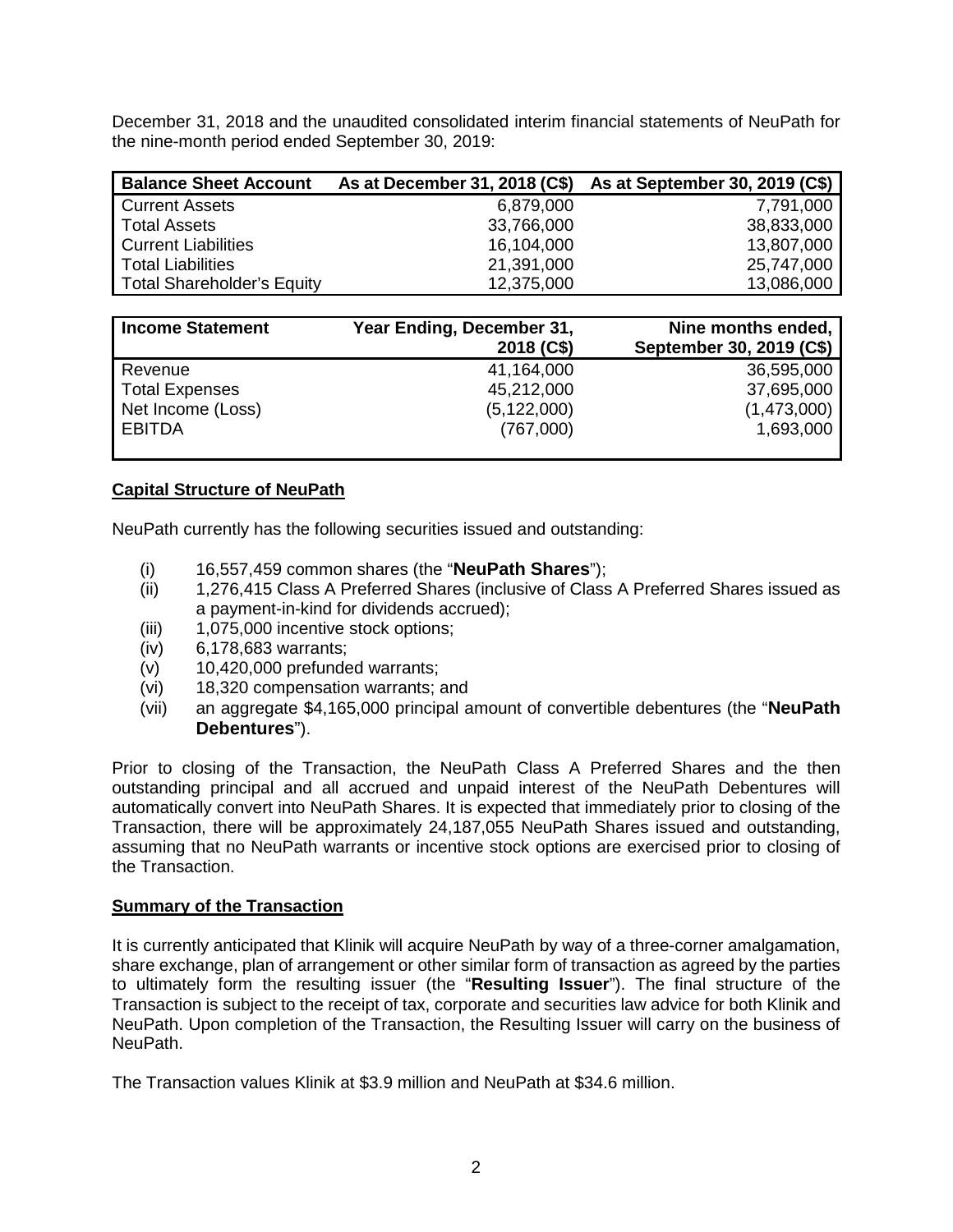Pursuant to the Transaction: (i) holders of issued and outstanding NeuPath Shares will receive five (5) Klinik Shares (the "**Pre-Consolidation Shares**") for each NeuPath Share (the "**Exchange Ratio**") held by them; and (ii) all options and warrants convertible into NeuPath Shares shall be exchanged, based on the Exchange Ratio, for similar securities to purchase Klinik Shares on substantially similar terms and conditions.

As a condition to closing the Transaction, concurrently with, or immediately prior to the closing of the Transaction, and subject to Klinik shareholder approval, Klinik will undertake a share consolidation (the "**Consolidation**"). The Consolidation will occur on the basis of one (1) post-Consolidation common share of Klinik ("**Klinik Consolidated Shares**") for every five (5) Pre-Consolidation Shares. Upon completion of the Transaction, approximately 28 million Klinik Consolidated Shares will be issued and outstanding and will represent all of the issued and outstanding common shares (the "**Resulting Issuer Shares**") of the Resulting Issuer.

It is expected that Klinik shareholder approval will also be sought for an amendment of Klinik's articles to effect a name change to "NeuPath Health Inc.", or such other name as the Klinik board of directors determines appropriate (the "**Name Change**").

Upon completion of the Transaction, it is expected that the former shareholders of NeuPath will hold approximately 86% of the Resulting Issuer Shares (on a non-diluted basis) and that the former shareholders of Klinik will hold approximately 14% of the Resulting Issuer Shares.

Closing of the Transaction will be subject to a number of conditions precedent, including, without limitation:

- a) completion of mutual satisfactory due diligence investigations of NeuPath and Klinik;
- b) approval of the Transaction by the boards of directors of NeuPath and Klinik;
- c) execution of a definitive agreement effecting the Transaction;
- d) receipt of all regulatory approvals with respect to the Transaction and the listing of the Resulting Issuer Shares on the TSXV;
- e) approval of the Transaction by NeuPath shareholders,
- f) approval of the the Consolidation, Name Change, and the approval of new directors by Klinik shareholders; and
- g) confirmation of no material adverse change by NeuPath and Klinik.

It is anticipated that the Resulting Issuer will qualify as a Tier 1 Life Sciences issuer pursuant to the requirements of the TSXV.

The Transaction is not a Non-Arm's Length Qualifying Transaction (as such term is defined in the policies of the TSXV) and consequently the Transaction will not be subject to approval by Klinik's shareholders. However, Klinik does plan to hold a special meeting of shareholders whereat, among other things, the shareholders of Klinik will be asked to approve certain matters including but not limited to (i) the Consolidation, (ii) the Name Change, and (iii) the appointment of a new slate of directors.

# **Board of Directors and Management of the Resulting Issuer**

Subject to Klinik shareholder approval, it is proposed that the Board of the Resulting Issuer shall consist of one (1) nominee from Klinik and five (5) from NeuPath. Pursuant to the LOI, it is proposed that the directors and officers of the Resulting Issuer will consist of the following individuals: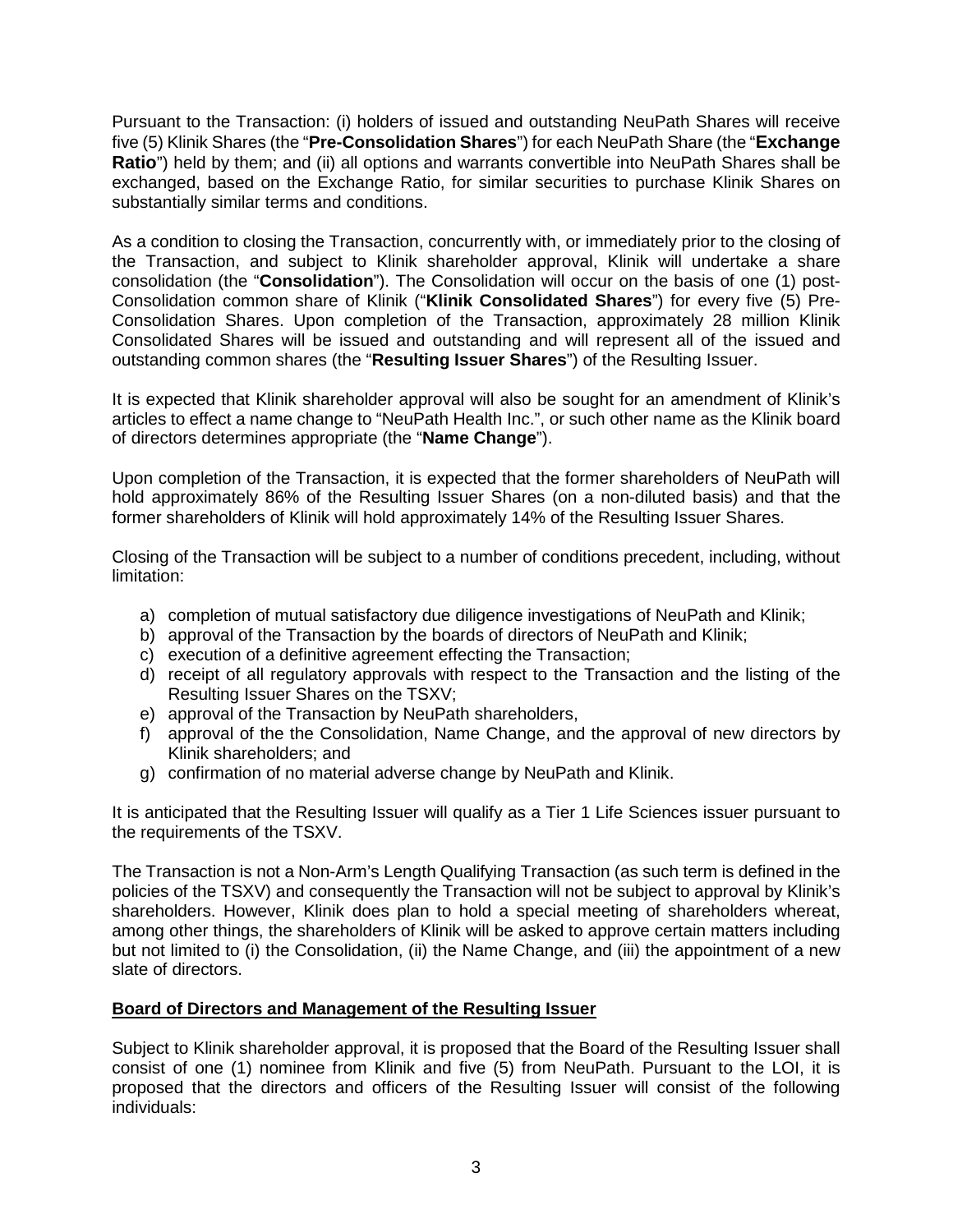## *Directors*

#### *Jolyon Burton*

Mr. Burton is a co-founder of Bloom Burton & Co. and serves as the firm's President and Head of Investment Banking. As trusted advisors to boards of directors, management teams, and professional and strategic investors, Jolyon and his team help structure and execute financial and capital markets strategies, mergers and acquisitions or other partnering transactions. The team has been directly involved in financings of over \$3 billion as well as mergers and acquisitions transactions valued at more than \$2 billion.

In the role immediately preceding the co-founding of Bloom Burton, Jolyon served as the Head of Healthcare & Biotechnology Investment Banking at an independent investment dealer. Jolyon started his career in roles that helped internationally focused growth companies, both at Export Development Canada and the Department of Foreign Affairs, Trade and Development.

Mr. Burton serves as Chairman of the Board of Directors of NeuPath and is a Director of Grey Wolf Animal Health. He is a graduate of the University of Waterloo with an Honours Bachelor of Arts in Applied Studies, with a Major in Economics and Specializations in Finance and International Trade and received the Department of Economics award for academic achievement among his graduating class.

## *Daniel Chicoine, CPA*

Mr. Chicoine is the Executive Chairman of Crescita Therapeutics Inc. (TSX:CTX). Previously, Mr. Chicoine served as Nuvo Pharmaceutical's Chairman and Co-CEO and was actively involved in its day-to-day operations since 2004. From 2001-2004, Mr. Chicoine served as the Chief Financial Officer at Cosma International, Magna's body and chassis systems group. From 1982 to 1993, Mr. Chicoine held various positions at the Magna group of companies, including President and CEO of Atoma International Inc. While Mr. Chicoine was the CEO of Atoma, he succeeded in growing its business from \$300 million per annum to \$1 billion and effected a major restructuring. Mr. Chicoine is a graduate of the University of Toronto in commerce and is a Chartered Professional Accountant.

#### *Sasha Cucuz*

As the Chief Executive Officer of Greybrook Securities, Inc. Mr. Cucuz, is responsible for comanaging the firm's operation and investment strategy. Together with his partners, Mr. Cucuz has played a significant role in growing Greybrook's real estate investment portfolio to include over 70 multi-family and residential development projects throughout North America, representing over C\$15 billion worth of estimated completion value. Under Mr. Cucuz's leadership, the firm currently manages over C\$1.2 billion of equity on behalf of more than 7,000 high net worth and institutional clients located in 30+ countries. Mr. Cucuz also serves as the Co-chair of Greybrook's Investment and Project Advisory Committees where he is part of the team responsible for approving new acquisitions and overseeing existing limited partnerships.

As the former CEO of Greybrook Health, Mr. Cucuz has been involved in several key transactions throughout the Greybrook portfolio including the acquisition of MacuHealth, LLC. and Bruder Healthcare Inc. Additionally, Mr. Cucuz has lead several key financings for portfolio companies including TearLab Inc. (NASDAQ: TEAR), and Greenbrook TMS (TSX: GTMS), a U.S.-based mental health services provider. In 2011, Mr. Cucuz was instrumental in the launch of Greenbrook TMS, a U.S-based listed company that owns and operates a network of depression treatment centers throughout America. He is also a member of the Board of Directors of Greenbrook.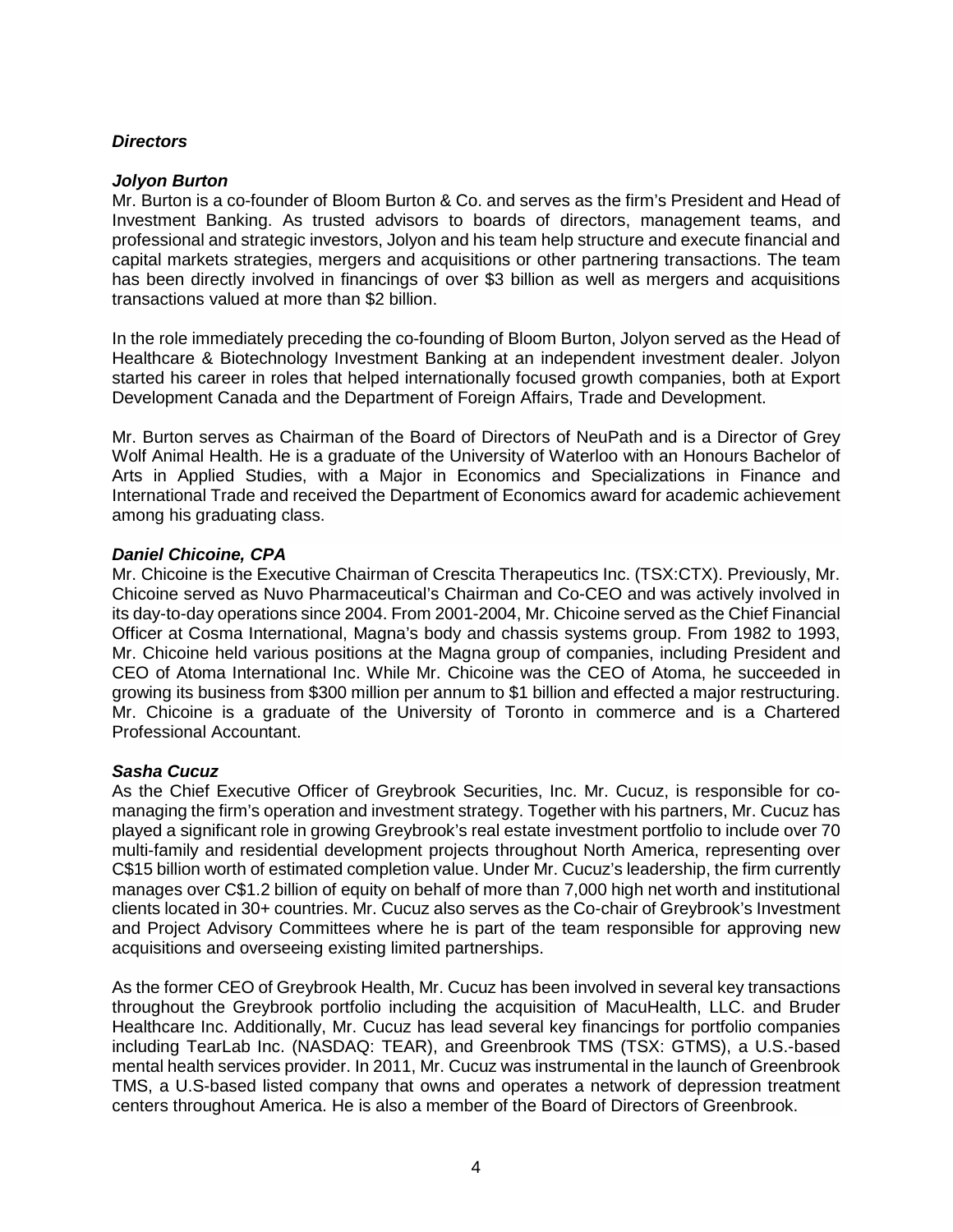Mr Cucuz holds a Bachelor of Arts in Economics from York University. Charitably, Mr. Cucuz serves on the boards of the Greybrook Foundation and the Blu Genes Foundation.

## *Dan Legault, JD*

Mr. Legault is the CEO of Antibe Therapeutics (TSXV:ATE). Trained as a corporate lawyer and as an air force rescue pilot, Mr. Legault's career has evolved to focus on high-growth, mostly technology-based companies. His CEO-level experience includes organizations specializing in data analytics, IT and consumer marketing. Mr. Legault has served on the boards of directors of International Save the Children and of Green Shield Canada, a leading health benefits administrator. Mr. Legault continues to serve as a board member and advisor to several companies and not-for-profit organizations. Mr. Legault is a member of the Law Society of Upper Canada and the New York State Bar.

## *Grishanth Ram*

Mr. Ram is a finance executive with over 10 years of experience working in the healthcare industry. Between 2018 and 2019, Mr. Ram served as Chief Executive Officer of NeuPath, and has served on the board of directors of NeuPath since February 2019. Mr. Ram acted as the COO of InMedic Creative Medicine since 2011 to December 2019, prior to and following its acquisition by NeuPath in 2018. Mr. Ram holds a Bachelor of Science, Finance from DePaul University.

## *Joseph Walewicz*

Mr. Walewicz was Executive Vice President, Business and Corporate Development of Clementia Pharmaceuticals, a NASDAQ-listed company, prior to Clementia's acquisition by Ipsen Pharmaceuticals of US\$1 billion in April of 2019. Mr. Walewicz has spent 25 years in biopharma, serving on the board and at the executive level of multiple publicly traded biopharma companies including Clementia Pharmaceuticals, MethylGene (now Mirati Therapeutics Inc.), Warnex Inc. and Paladin Labs, and as a top ranked equities analyst for major banks including CIBC, BMO, Lehman Brothers where he covered publicly traded North American biotechnology, pharmaceuticals, medtech and healthcare services companies. Mr. Walewicz holds a Master of Business Administration, Finance (McGill), as well as a Bachelor of Science, Biochemistry, and a Bachelor of Arts, Economics from Queen's University. Mr. Walewicz is also a CFA (Chartered Financial Analyst) charterholder and a member of the Licensing Executives Society (LES).

# *Officers*

# *Grant Connelly, Chief Executive Officer*

Mr. Connelly joined NeuPath as General Manager in July 2018 and was promoted to Chief Executive Officer in January 2019. Mr. Connelly brings several years of experience in the healthcare field, including with: NeuPath's subsidiary Viable Healthworks (Canada) Corp.; as CFO for a group of over 30 primary care clinics and an OntarioMD certified EMR developer; and with an Ontario-based healthcare start-up. Previously, Mr. Connelly served as the CFO of OutdoorPartner Media Corporation which was a TSXV-listed company operating in the outdoor advertising industry. Throughout his career, Mr. Connelly has played a leadership role in closing M&A transactions valued at over \$200 million. Mr. Connelly holds a Master of Business Administration degree from the Schulich School of Business at York University, and a Bachelor of Accounting from Brock University.

# *Stephen Lemieux, Chief Financial Officer*

Mr. Lemieux joined NeuPath as Chief Financial Officer in April 2019. Mr. Lemieux has more than 17 years of experience in public companies including over 8 years as a Chief Financial Officer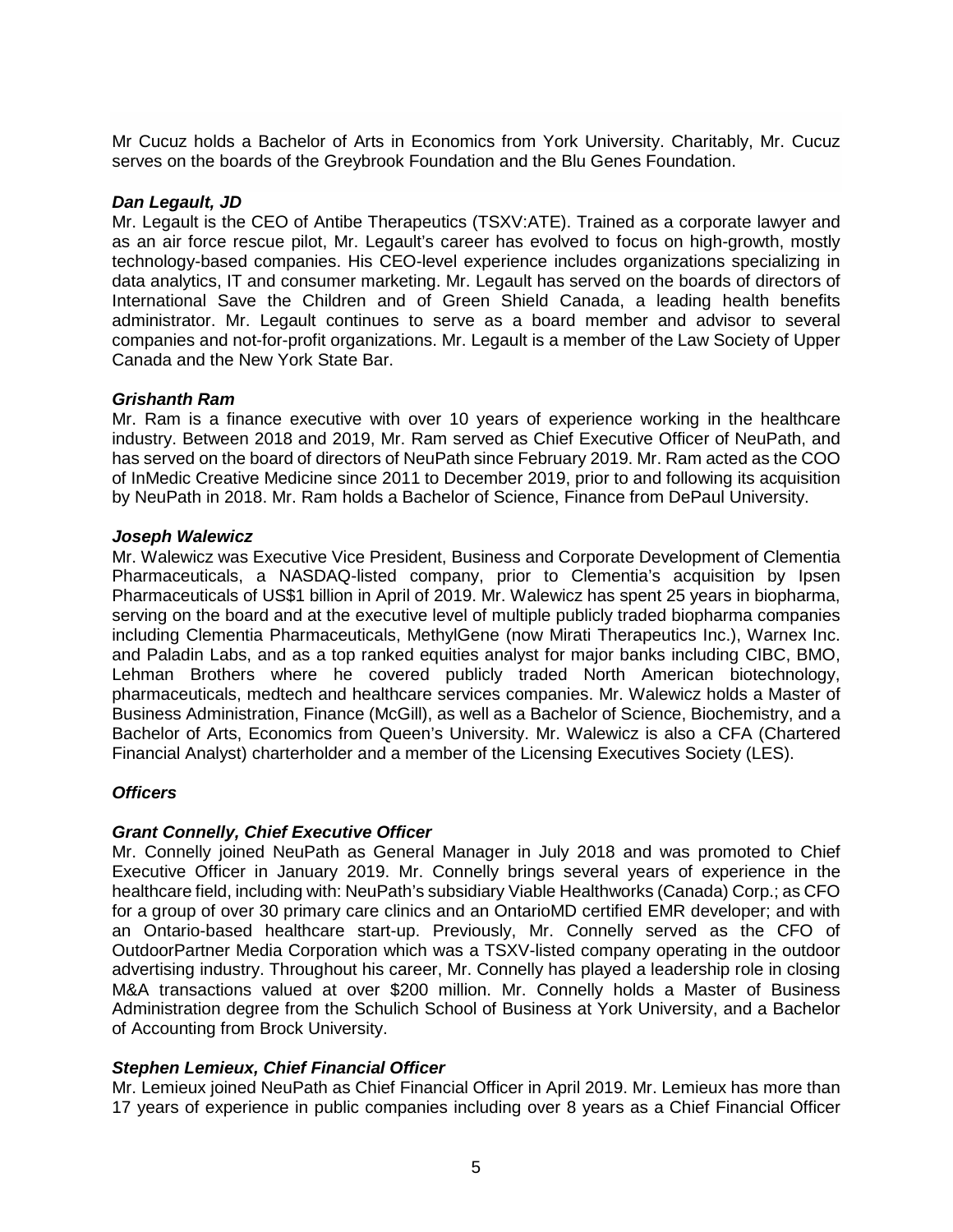and 13 years in the health care industry. Mr. Lemieux has been involved with or led numerous debt and equity financings, licensing and M&A transactions valued at over \$400 million. Prior to NeuPath, Mr. Lemieux served as the CFO and Secretary at Cipher Pharmaceuticals (TSX:CPH) from 2016 and 2019 and acted as Interim-CEO from November 2016 to April 2017. Prior to Cipher, Mr. Lemieux was CFO at Nuvo Pharmaceuticals (TSX:NRI) and Crescita Therapeutics (TSX:CTX). Crescita was created on March 1, 2016 by way of a plan of arrangement that reorganized Nuvo Research Inc. into Nuvo and Crescita. Mr. Lemieux is a Chartered Professional Accountant and holds a Master of Management & Professional Accounting degree from the University of Toronto.

## **Sponsorship for Qualifying Transaction**

Sponsorship of a Qualifying Transaction of a capital pool company is required by the TSXV unless exempt in accordance with TSXV policies. The Company intends to retain a qualified sponsor as soon as is reasonably practicable following the date hereof to act as its sponsor in connection with the Qualifying Transaction in accordance with TSXV Policy 2.2.

#### **Information Circular**

In connection with the Transaction and pursuant to the requirements of the TSXV, Klinik will file on SEDAR (www.sedar.com) an information circular which will contain details regarding the Transaction, Klinik, NeuPath and the Resulting Issuer.

#### **Further information**

Klinik intends to issue a subsequent press release in accordance with the policies of the TSXV providing further details in respect of the Transaction, including information relating to the transaction structure and descriptions of the proposed directors and Insiders (as such term is defined in the policies of the TSXV) of the Resulting Issuer.

*Completion of the Transaction is subject to a number of conditions, including but not limited to, TSXV acceptance and if applicable pursuant to TSXV Requirements, majority of the minority shareholder approval. Where applicable, the Transaction cannot close until the required shareholder approval is obtained. There can be no assurance that the Transaction will be completed as proposed or at all.* 

*Investors are cautioned that, except as disclosed in the management information circular or filing statement to be prepared in connection with the Transaction, any information release or received with respect to the Transaction may not be accurate or complete and should not be relied upon. Trading in the securities of a capital pool company should be considered highly speculative.* 

*The TSX Venture Exchange Inc. has in no way passed upon the merits of the Transaction and has neither approved nor disapproved the contents of this press release.* 

*NEITHER THE TSX VENTURE EXCHANGE NOR ITS REGULATION SERVICES PROVIDER (AS THAT TERM IS DEFINED IN THE POLICIES OF THE TSX VENTURE EXCHANGE) ACCEPTS RESPONSIBILITY FOR THE ADEQUACY OR ACCURACY OF THIS RELEASE.*